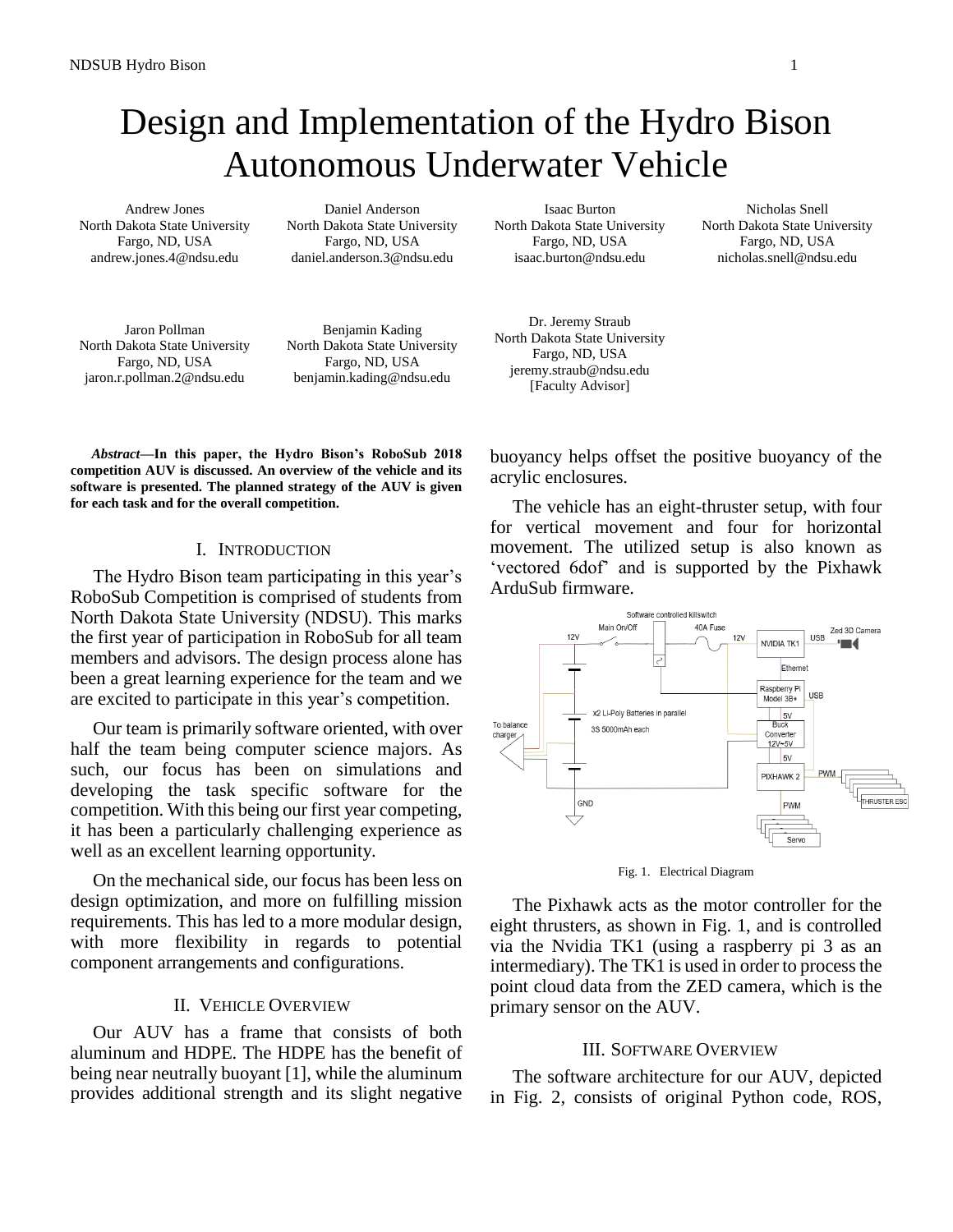OpenCV and the ZED SDK. ROS is currently only used for localization, although further usage of it may be added in the future (for subsequent competitions), particularly when ROS 2 becomes available.



Fig. 2. Software Overview Diagram

In the following subsections, an overview of each of the main software modules is presented.

### *A. Localization*

For localization, the data from the IMU on the pixhawk and the visual odometry from the Zed camera are published to ROS. Then, the 'robot\_pose\_ekf' ROS node fuses the data and uses it in an extended Kalman filter to estimate the current position of the vehicle. Hydroacoustic positioning would be an additional valuable positioning utility and may be added in the future.

#### *B. Mapping*

The Nvidia TK1 utilizes the ZED camera along with the ZED SDK to generate a point cloud in each frame such that each pixel has  $(x, y, z)$  spatial position values. The raw images from the ZED camera map one to one with the point cloud, allowing analysis and filtering in the image to be mapped to the corresponding point cloud position values. This allows features of interest in an image to be mapped to spatial locations.

The detected features of interest and obstacles are first placed in a local map. Then, a position transform is applied to local map so that it can be merged to the global map. A separate global map is kept for features of interest and detected obstacles / arena boundaries. The global obstacle map is used for path generation and traversing, while the global feature map is used for goal determination and task related activities.

#### *C. Pathing*

Due to the relatively small amount of obstacles (compared to the amount of open space), our AUV's path generation is done using A\* and updated if a newly detected obstacle obstructs the current route. The grid used for the search is the global obstacle grid, with the goal position determined by a separate goal planning thread. Furthermore, instead of calculating the path in 3-dimensions, the horizontal plane is planned out first with A\* using a Euclidean distance heuristic. This is because grid search methods can be computationally expensive when considering more than two dimensions [2]. Instead, the depth descent/ascent path is planned out after the horizontal route is calculated.

The generated path is then given to the path tracking thread, which utilizes a modified pure pursuit path tracking algorithm. For certain precisionoriented task activities, the tracking is changed to a set of predetermined motions that are specific for the current task.

## IV. COMPETITION STRATEGY

In this section, the strategy for our AUV to accomplish each individual task is discussed. Then, our overall strategy for which tasks are prioritized over others is presented.

#### *A. Task Strategies*

## *1) "Enter Casino Gate"*

For the first task of passing through the validation gate, our strategy involves processing images from the zed stereo camera in order to detect the distinctive orange color of the vertical posts. Once located, the detections in the image can be mapped to the point cloud so that the position of the posts relative to the vehicle can be determined. The red and black horizontal posts are then color filtered for, such that they can be used to ensure that the AUV goes between the orange posts (in case of potential misdetection of one of the posts). In the case of an accurate reading of the locations of both orange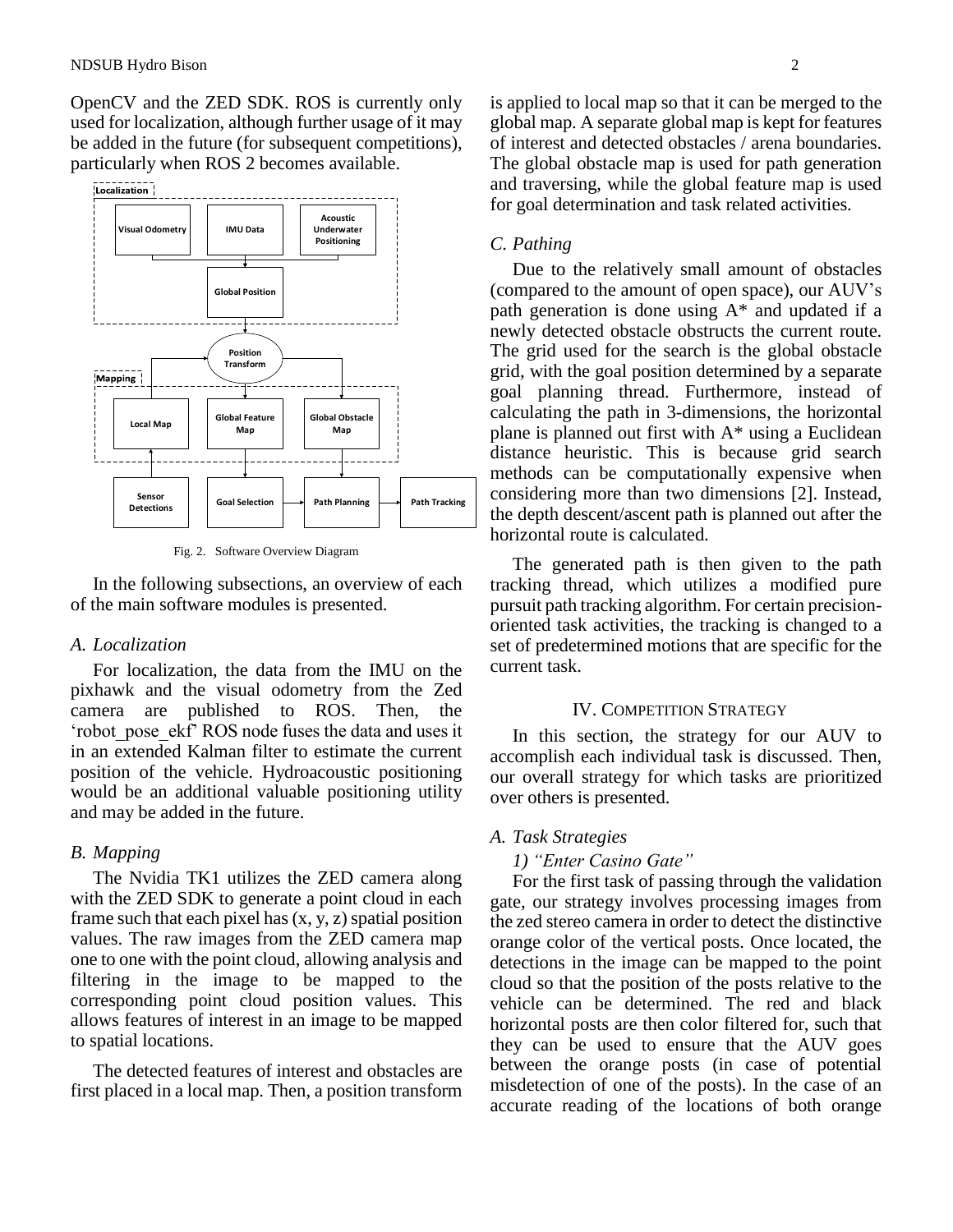vertical posts and the distinction of the red side/black side of the horizontal post, the AUV passes through either the red side or black side (depending on predetermined input) and remembers which side was chosen. If the distinction of which side is red and which is black cannot be accurately determined, the AUV simply plots a course to pass through the gate.

## *2) "Follow the Path"*

To follow the orange path leading to the 'shoot craps' and 'play slots' tasks, our AUV filters images for the orange color range and localizes those detected image portions (if any are detected). Due to the low positioning of the path markers, the AUV would reorient to face downward if it is currently at higher depths. Descending is an alternative option, although a higher vantage point angled downwards may provide a more advantageous field of view to find the path markers. Once located, the offset of the detected path from the AUV is determined by the corresponding point cloud data, which is placed in the global feature map. This allows our AUV to position itself over the path and traverse it. The heading at the end of the path is then followed in order to find the task the path leads to.

In a scenario where the vehicle overshoots the path when searching for it, the position of the preceding task in the global feature map is used to mark which end of the path is the beginning (such that the AUV wouldn't traverse the path backwards).

## *3) "Shoot Craps"*

For this task, the AUV needs to touch the dice buoys - with preference to having the last two dice touched add up to seven or eleven. The four available dice for the task comprises one, two, five, and six dot variants. Adding the last two to eleven would mean touching the five and six last, while adding to seven yields the options of using five and two, or six and one.

The strategy for our AUV to accomplish this task is as follows: First, image data is processed and light gray rectangles of a certain scale are identified. This is done using OpenCV to color filter for high luminosity values, and then applying contour detection to find objects of a certain scale. Second, these areas of interest are analyzed further by detecting dark circles or blobs in their interior. This is done using OpenCV blob detection.

The next step has two cases. The first case involves the second step being successful in determining the dot count of each buoy. In this scenario, the AUV would plot a path to touch the five dot buoy and then the six dot buoy (or vice versa). In contrast, the second case is concerned with having detected buoys but not being able to determine their dot count. In this scenario, the AUV would attempt to reposition itself and attempt to repeat the process. If this is unsuccessful, then the AUV would plot a path to touch the two buoys with higher interior dark to light ratios, as this would correspond with five and six. This is assuming that the AUV is viewing the buoys from a head-on angle of one of the sides and not viewing the corner of the dice.

## *4) "Buy Gold Chip"*

This task, while providing a high amount of points in and of itself, also has the potential to give additional points to subsequent tasks. To accomplish this task, our strategy is to use image feature matching to detect the distinctive '\$' icon on the push plate. Once detected, the corresponding point cloud data is used to map the offset from the vehicle and a course to the plate is generated. The gold golf ball is intended to be caught by a net which is extended and positioned such that it is aligned with the dispenser for the in-line version. The plate is pushed with the lower front bar of the AUV after the net is extended.

# *5) "Play Slots"*

Our vehicle doesn't currently have operational torpedoes and thus our strategy for this particular task will be limited to pulling the lever or skipping this task entirely. If we are able to add functional torpedoes (which meet the torpedo specifications), then our strategy for this task would involve detecting the outline of the rectangular slots with OpenCV color filtering and canny edge detection. Once identified, our AUV would align itself (more specifically, the torpedo pod) with the target and launch a torpedo.

# *6) "Play Roulette"*

For this task, the AUV must find the roulette wheel and place chips into any of its six bins. Placing it into the bin of the called color or the green bin scores more points, although our strategy is focused on ensuring that the chip is successfully placed in a bin rather than risking an unsuccessful chip deployment. To this end, our AUV would position itself directly above the roulette wheel and release the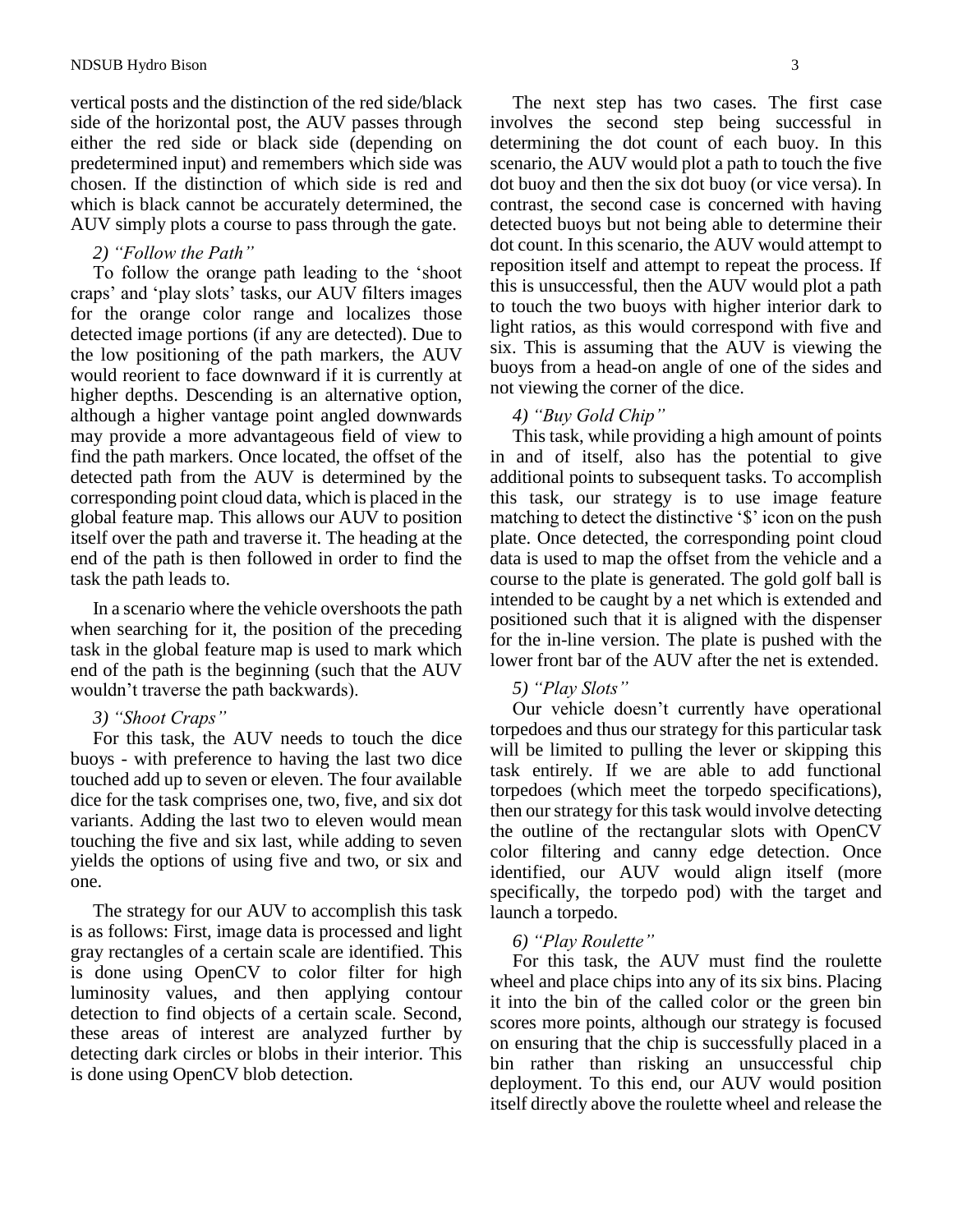chip from its holder (controlled via a servo motor). Furthermore, determining when the vehicle is positioned directly above the roulette wheel is done through analyzing the visual offset of the detected portions of the wheel, and adjusting the vehicle's position to centralize the image. This imagery is obtained from the AUV's downward facing low light camera.

Both this task and the next task ('cash in') involve dispensing chips. Thus, if both tasks are intended to be done in one run, the blue chips may be allocated such that one blue chip is used in roulette and the other used in the 'cash in' task. Each initial blue chip has a latch which is opened by a servo, so the two blue chips can be deployed independently. Rationing of the initial chips and any obtained chips is further discussed in the overall strategy section.

## *7) "Cash in"*

For this task, there are four red and four green golf balls in bins on the bottom of the arena that need to be collected. The second portion of this task is to place chips into either the registers at the surface or into the registers two feet below the surface (subsurface registers).

First, placing any collected gold chips into the subsurface gold register is a priority. This is because it would gain maximum points and have the same associated difficulty of placing chips into any other register. Furthermore, the net used to collect additional chips would at this point still have the gold chip (if successfully collected) and not doing this step first may introduce a risk of losing the collected gold chip when attempting to collect red/green chips. To place the gold chip in the register, our AUV would color filter for yellow/gold and select the point cloud data for the positional offset of the bin. Once in range, the AUV would turn the net upside-down over the register and let the golf ball sink into it.

Next, the chips in the red bin on the bottom would be targeted, as the red chips have a subsurface register and the net of our AUV is less effective at the surface. Our strategy for collecting them is to use the net and have the vehicle move forward at a slight downward angle and then tilt upwards in order to perform a scooping motion. If successful, the chips would be placed in the red register using the same strategy as with the gold chips.

#### *B. Overall Strategy*

Our current overall strategy is pass through the gate, follow the first path, and do the 'shoot craps' task. Then, an attempt at acquiring the first gold chip would be made. If unsuccessful for a preset timeout period, or the gold chip is acquired, our AUV would move on and follow the second orange path. However, our AUV would not go to the 'play slots' task, pending the status of our torpedo development.

The next stage would be to find the next task using visual feature matching. If both the 'roulette wheel' and the 'cash in' tasks are found, and adequate time is left, both would be attempted. Our blue chip rationing strategy is currently in favor of using them both for roulette, as the wheel is a larger target than the cash in registers. In the case that only one of them is found, both the blue chips would be used on that task. In either case, when the time is sufficiently low or if neither of the latter two tasks are found, our AUV would plot a course to the breaching area and surface there, ending that run.

#### V. DESIGN CREATIVITY

Throughout the design process, our team has had to find creative solutions to problems/tasks that all felt very new – with this being our first year competing. Our decision to use a stereo camera (ZED) was based on our successful experience using it for ground vehicles and researching their usability for underwater robotic applications. The design of the vehicle was influenced by this as it made it necessary to use a larger enclosure in order to fit the camera and the accompanying TK1. In this regard, utilizing the ZED with a TK1 and Python proved challenging in and of itself because the 32bit TK1 wasn't compatible with the opensource python-wrapper that Stereolabs provided. Thus, an older version of the ZED SDK was used with C++ and bridged with Python by making a custom Cython bridge.

With the majority of the team being software oriented, the bulk of the customization was on the programming side. The code consists primarily of custom Python code, with a particular focus on developing it to be loosely coupled such that changes could easily be made throughout our development process. On the hardware side, the focus was on achieving the buoyancy and mobility requirements and less so on novelties. Due to this being our first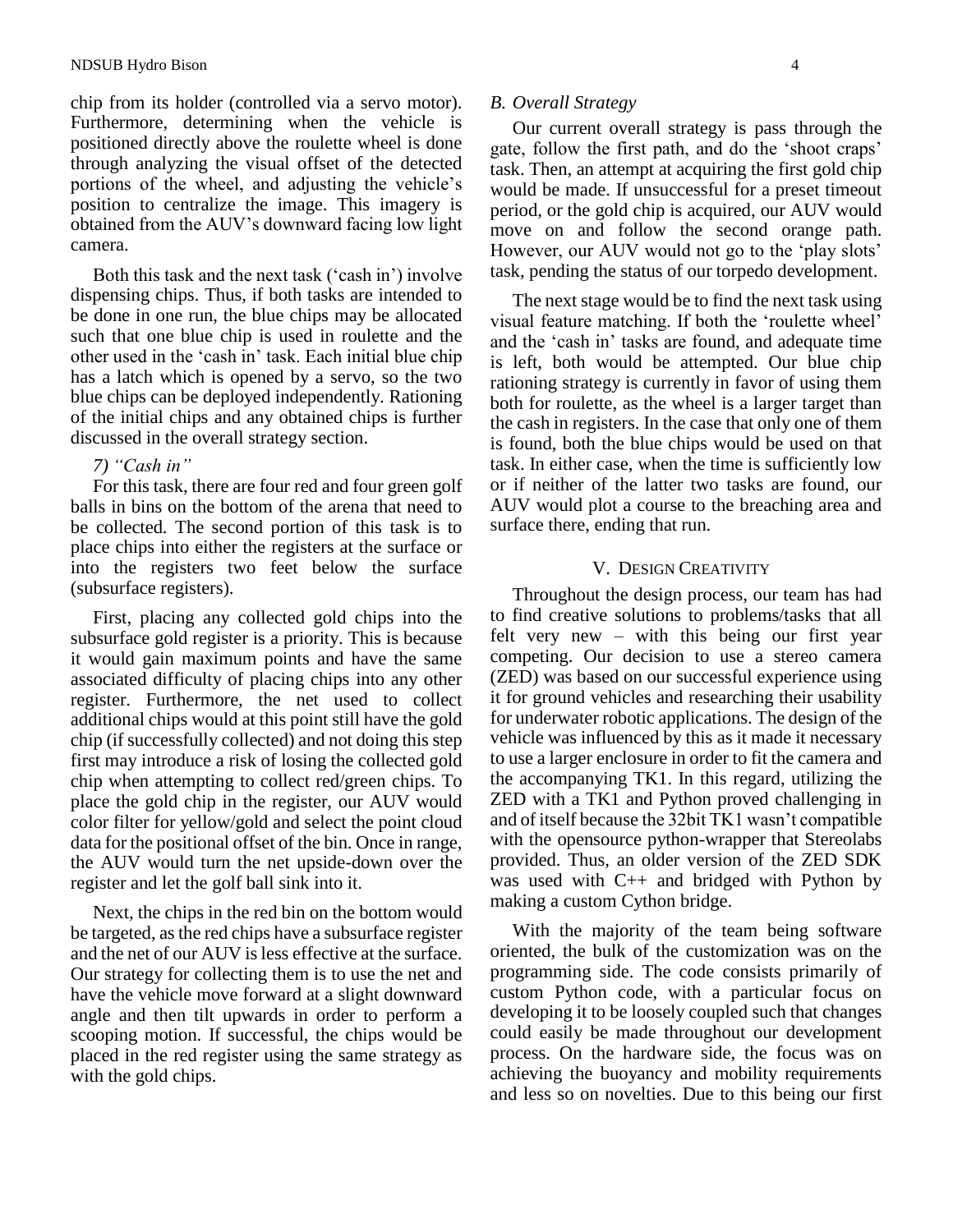year competing, this scheme may completely reverse next year with the software largely being reusable and the mechanical side being the primary customization element.

## VI. EXPERIMENTAL RESULTS

#### *A. Simulations*

For testing our AUV, we designed a simulator that takes preset scenario inputs and runs them through the main program. The simulator also generates (and updates) a visualization of the current global obstacle and feature maps. In addition, the current path the vehicle intends to traverse is also added and updated on the visualization.

Furthermore, the ZED SDK can record and save data in SVO format, which contains not only the RGB video but also 3D point clouds for each frame and the camera's position relative to the starting point for movement tracking. These SVO files were recorded during trial runs of the vehicle in a pool, allowing the feature matching and other image processing techniques to be refined and tested without needing the vehicle to be constantly in a pool (which could introduce some logistical issues).

The location information in each frame of the SVO file allowed us to simulate the path taken by the robot on any recorded trial. This also aided in further refining the image processing as it provided feedback on how the obstacle and feature maps would be populated based on the image selection.

## *B. Vehicle Testing*

The vehicle was tested in a pool using both manual drive testing and autonomous feature testing. In particular, the pool testing provided the means to adjust the buoyancy and mobility of the vehicle as even refined paper calculations aren't always accurate in determining these attributes.

Certain task components and props were assembled and used for testing the AUV's ability to accomplish them. Some of the more difficult and complicated task assemblies (roulette wheel/slots) are still being evaluated for a means to physically represent them. These will likely be far more simplistic versions of the real task assemblies and will consist of only the portions of the task that the vehicle would need to be tested for.

#### **ACKNOWLEDGMENTS**

The Hydro Bison team would like to thank the NASA North Dakota Space Grant Consortium, and the NDSU Foundation & Alumni Association for providing materials used in this project.

#### **REFERENCES**

- [1] S. W. Moore, H. Bohm, and V. Jensen, *Underwater Robotics: Science, Design & Fabrication*. Marine Advanced Technology Education (MATE) Center, 2010.
- [2] Z. Zeng, K. Sammut, L. Lian, F. He, A. Lammas, and Y. Tang, "A comparison of optimization techniques for AUV path planning in environments with ocean currents," *Rob. Auton. Syst.*, vol. 82, pp. 61–72, Aug. 2016.